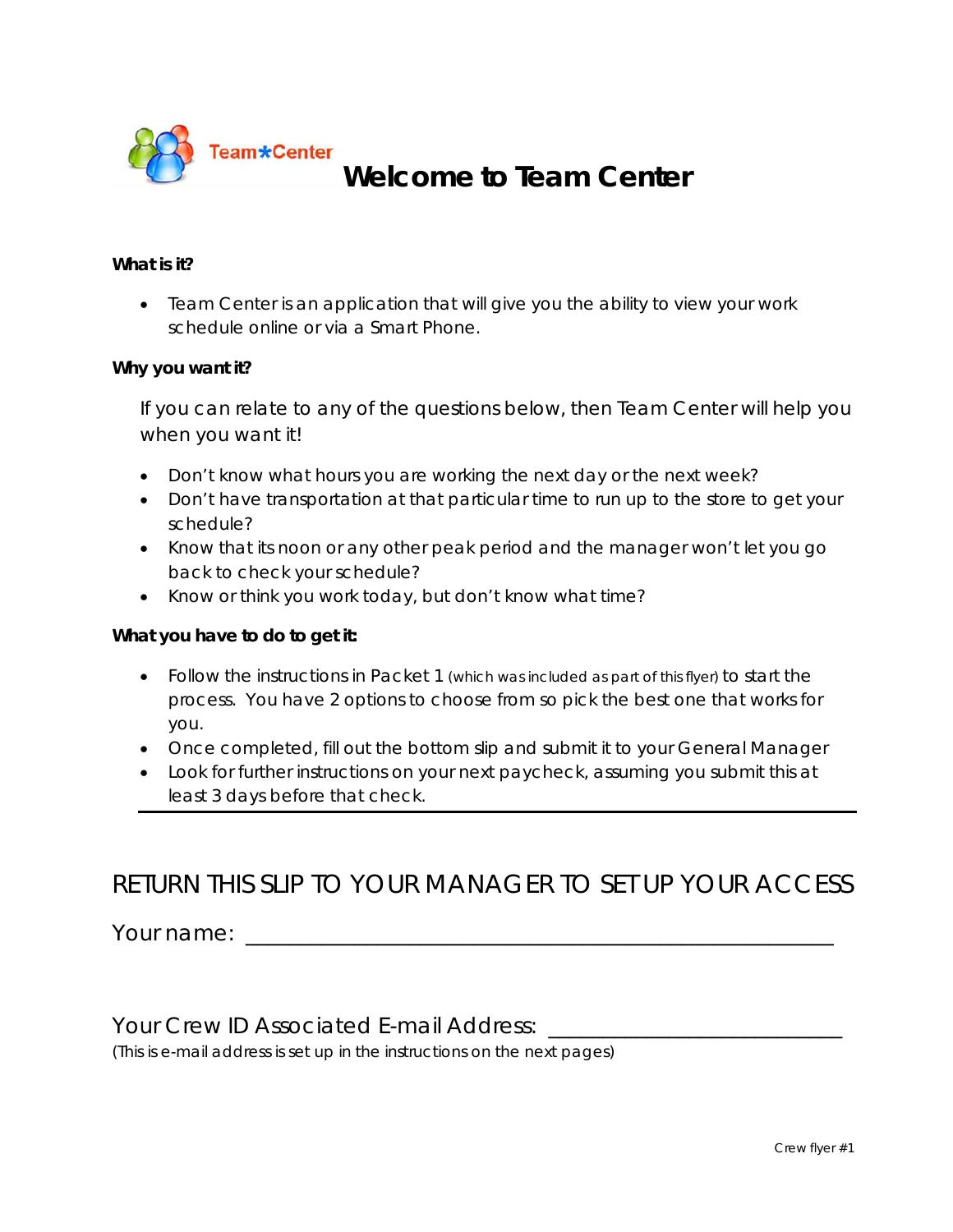### **INSTRUCTIONS FOR CREW MEMBERS - OBTAINING A CREWID**

### IDENTIFY A PERSONAL EMAIL ACCOUNT

- 1. Identify a personal email account you would like to use for this process. Please consider, you may receive email communications from McDonalds about your CrewID at the email address you provide.
- 2. Proceed to **Option 2 – Create a Microsoft Account Using Your Own Email Address**.

**Note:** If you do not have an email account that you would like to use, start with **Option 1 – Create a Microsoft Account** below.

# OPTION OCREATE A MICROSOFT ACCOUNT

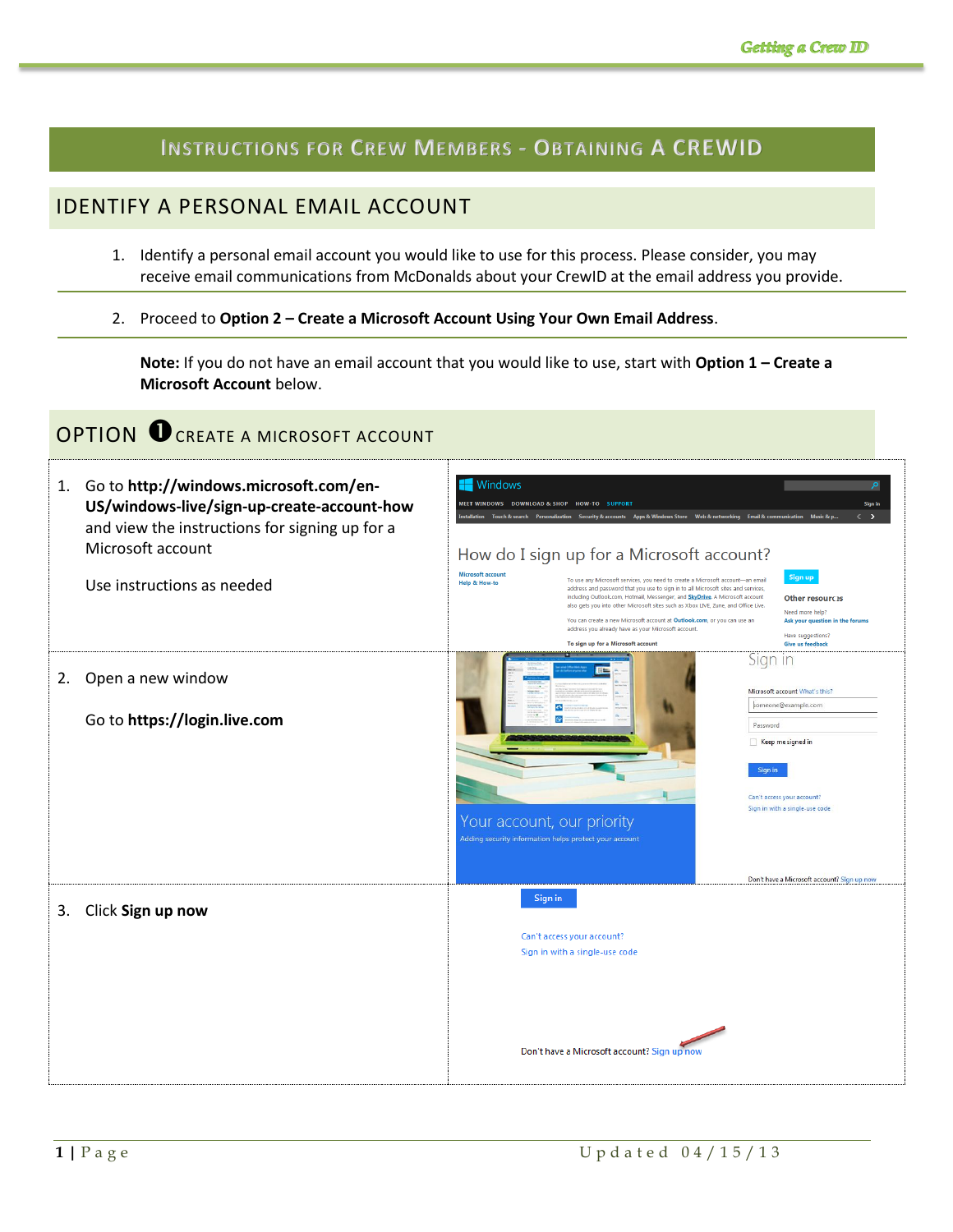|                                                   | Microsoft account                                                                                                                                                               |  |
|---------------------------------------------------|---------------------------------------------------------------------------------------------------------------------------------------------------------------------------------|--|
| 4. Fill in First Name, Last Name,                 | Already have a Microsoft account? If you use Hotmail, SkyDrive, Xbox LIVE and want to claim a new email address, sign in                                                        |  |
| Birth Month, Day, and Year, and Gender            | Who are you?                                                                                                                                                                    |  |
|                                                   | Name                                                                                                                                                                            |  |
|                                                   | First<br>Last                                                                                                                                                                   |  |
|                                                   | <b>Birth date</b>                                                                                                                                                               |  |
|                                                   | $\boxed{\blacksquare}$ Day<br>$\blacktriangleright$ Year<br>$\vert \mathbf{r} \vert$<br><b>Month</b>                                                                            |  |
|                                                   | Gender<br>$\blacksquare$<br>Select one                                                                                                                                          |  |
|                                                   |                                                                                                                                                                                 |  |
|                                                   | How would you like to sign in?                                                                                                                                                  |  |
|                                                   | Microsoft account name<br>Use this Microsoft account to sign in                                                                                                                 |  |
|                                                   | $\blacksquare$<br>@<br>hotmail.com<br>to Microsoft sites and services.<br>Or use an email address you already have                                                              |  |
|                                                   | live.com<br>Create a password                                                                                                                                                   |  |
|                                                   |                                                                                                                                                                                 |  |
| 5. Fill in the Microsoft Account Name with the    | Microsoft account                                                                                                                                                               |  |
| preferred name you would like to use              | Already have a Microsoft account? If you use Hotmail, SkyDrive, Xbox LIVE and want to claim a new email address, sign in                                                        |  |
|                                                   | Who are you?                                                                                                                                                                    |  |
| Select Live.com from the dropdown                 | Name                                                                                                                                                                            |  |
|                                                   | First<br>Last                                                                                                                                                                   |  |
|                                                   | <b>Birth date</b>                                                                                                                                                               |  |
|                                                   | $\boxed{\blacksquare}$ Day<br>$\blacktriangleright$ Year<br>$\blacksquare$<br>Month                                                                                             |  |
|                                                   | Gender<br>$\blacksquare$<br>Select one                                                                                                                                          |  |
|                                                   |                                                                                                                                                                                 |  |
|                                                   | How would you like to sign in?                                                                                                                                                  |  |
|                                                   | Microsoft account name                                                                                                                                                          |  |
|                                                   | this Microsoft account to sign in<br>$\overline{\phantom{a}}$<br>@<br>hotmail.com<br>to Microsoft sites and services.<br>otmail.com<br>Or use an email address you already have |  |
|                                                   | live.com<br>Create a password                                                                                                                                                   |  |
|                                                   | Create a password                                                                                                                                                               |  |
|                                                   |                                                                                                                                                                                 |  |
|                                                   |                                                                                                                                                                                 |  |
| 6. Fill in the following information<br>٠         |                                                                                                                                                                                 |  |
| Create a password<br>٠                            | 8-character minimum; case sensitive                                                                                                                                             |  |
| <b>Reenter password</b><br>$\blacksquare$         | Reenter password                                                                                                                                                                |  |
| <b>Phone number</b>                               |                                                                                                                                                                                 |  |
| Alternate email address or Security question<br>п |                                                                                                                                                                                 |  |
| Country/region<br>п                               | If you lose your password, how can we help you reset it?                                                                                                                        |  |
| Zip code<br>٠                                     | Phone number                                                                                                                                                                    |  |
|                                                   | $\overline{\phantom{a}}$<br>United States (+1)                                                                                                                                  |  |
|                                                   | (XXX) XXX-XXXX                                                                                                                                                                  |  |
|                                                   | Alternate email address                                                                                                                                                         |  |
|                                                   |                                                                                                                                                                                 |  |
|                                                   | Or choose a security question                                                                                                                                                   |  |
|                                                   | Where are you from?                                                                                                                                                             |  |
|                                                   | Country/region                                                                                                                                                                  |  |
|                                                   | $\blacksquare$<br><b>United States</b>                                                                                                                                          |  |
|                                                   | ZIP code                                                                                                                                                                        |  |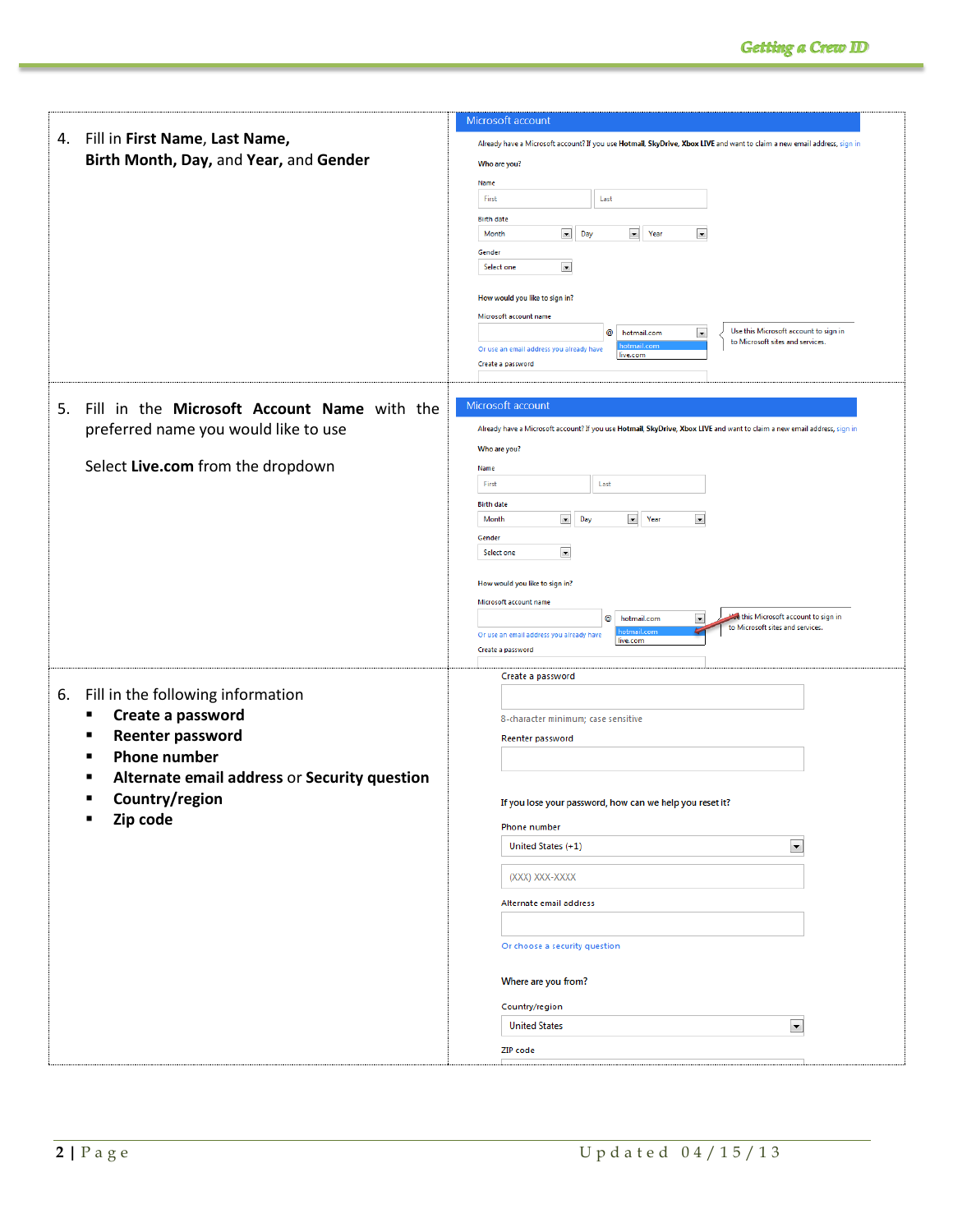| Fill in the characters on the screen in the box<br>7 <sub>1</sub> | Enter the characters you see New   Audio   Help<br>146,969                                                                              |
|-------------------------------------------------------------------|-----------------------------------------------------------------------------------------------------------------------------------------|
| (they will be different than the example)                         |                                                                                                                                         |
| Uncheck the email promotion box (optional)                        | Send met mail with promotional offers and<br>survey invitations from Windows Live, Bing, and<br>MSN. (You can unsubscribe at any time.) |
| Click I accept                                                    | Clicking I accept means that you agree to the Microscoft service agreement and privacy statement.<br><b>I</b> accept                    |

# OPTION<sup>O</sup> CREATE A MICROSOFT ACCOUNT USING YOUR OWN EMAIL ADDRESS

|    |                                                    | Windows Live                                                                                                                  |                                                                                                                                                                 |         |
|----|----------------------------------------------------|-------------------------------------------------------------------------------------------------------------------------------|-----------------------------------------------------------------------------------------------------------------------------------------------------------------|---------|
| 1. | Go to https://signup.live.com/                     |                                                                                                                               | Create your Windows Live ID                                                                                                                                     |         |
|    |                                                    | It gets you into all Windows Live services-and other places you see                                                           |                                                                                                                                                                 |         |
|    |                                                    |                                                                                                                               | All information is required.                                                                                                                                    |         |
| 2. | Fill in your                                       | Use your email address:                                                                                                       | someone@example.com                                                                                                                                             |         |
|    | <b>Email address</b><br>$\blacksquare$             |                                                                                                                               | Or get a Windows Live email address                                                                                                                             |         |
|    |                                                    | Create a password:                                                                                                            |                                                                                                                                                                 |         |
|    | Create a password                                  |                                                                                                                               | 6-character minimum: case semative                                                                                                                              |         |
|    | Retype password<br>п                               | Retype password:                                                                                                              |                                                                                                                                                                 |         |
|    | <b>Phone number</b>                                |                                                                                                                               | Phone number: United States (+1)                                                                                                                                |         |
|    | <b>First name</b>                                  |                                                                                                                               | <b>COOC XXX-XXXXX</b>                                                                                                                                           |         |
|    | Last name                                          | First name:                                                                                                                   |                                                                                                                                                                 |         |
|    | Country/region                                     | Last name:                                                                                                                    |                                                                                                                                                                 |         |
|    | Zip code                                           | Country/region: United States                                                                                                 |                                                                                                                                                                 |         |
|    | Gender                                             | ZIP code:                                                                                                                     |                                                                                                                                                                 |         |
|    |                                                    |                                                                                                                               | Gender: @ Male @ Female                                                                                                                                         |         |
|    | Month, Day, and Year of birth                      | Birth date: Month                                                                                                             | ۰<br>Year<br>Day<br>٠                                                                                                                                           |         |
| 3. | Fill in the characters on the screen in the box    | Enter the characters you see New   Audio   Help<br>146,969                                                                    |                                                                                                                                                                 |         |
|    | (they will be different than the example)          |                                                                                                                               |                                                                                                                                                                 |         |
|    | Uncheck the email promotion box (optional)         |                                                                                                                               | Send me email with promotional offers and<br>$\overline{J}$<br>survey invitations from Windows Live, Bing, and<br>MSN. (You can unsubscribe at any time.)       |         |
|    | Click I accept                                     |                                                                                                                               | Clicking I accept means that you agree to the Microsoft service agreement and privacy statement.                                                                |         |
|    |                                                    |                                                                                                                               | <b>I</b> accept                                                                                                                                                 |         |
|    |                                                    | <b>Ly</b> Windows Live                                                                                                        |                                                                                                                                                                 | Sign in |
| 4. | Verify the email address and then click Send email |                                                                                                                               |                                                                                                                                                                 |         |
|    |                                                    | Verify your email address<br>check your email at camtest102@gmail.com and follow the instructions in the message we sent you. | You've created camtest102@gmail.com as your Windows Live ID. To use your Windows Live ID, we need to verify that this is your email address. To verify, you can |         |
|    |                                                    | If you do not have access to this email as                                                                                    | in change your Windows Live ID now.                                                                                                                             |         |
|    |                                                    | Need another email n<br>sage to verify your Windows<br>Send email                                                             |                                                                                                                                                                 |         |
|    |                                                    | @ 2012 Microsoft Terms Privacy About our ads Advertise Developers                                                             | Help Center English                                                                                                                                             |         |